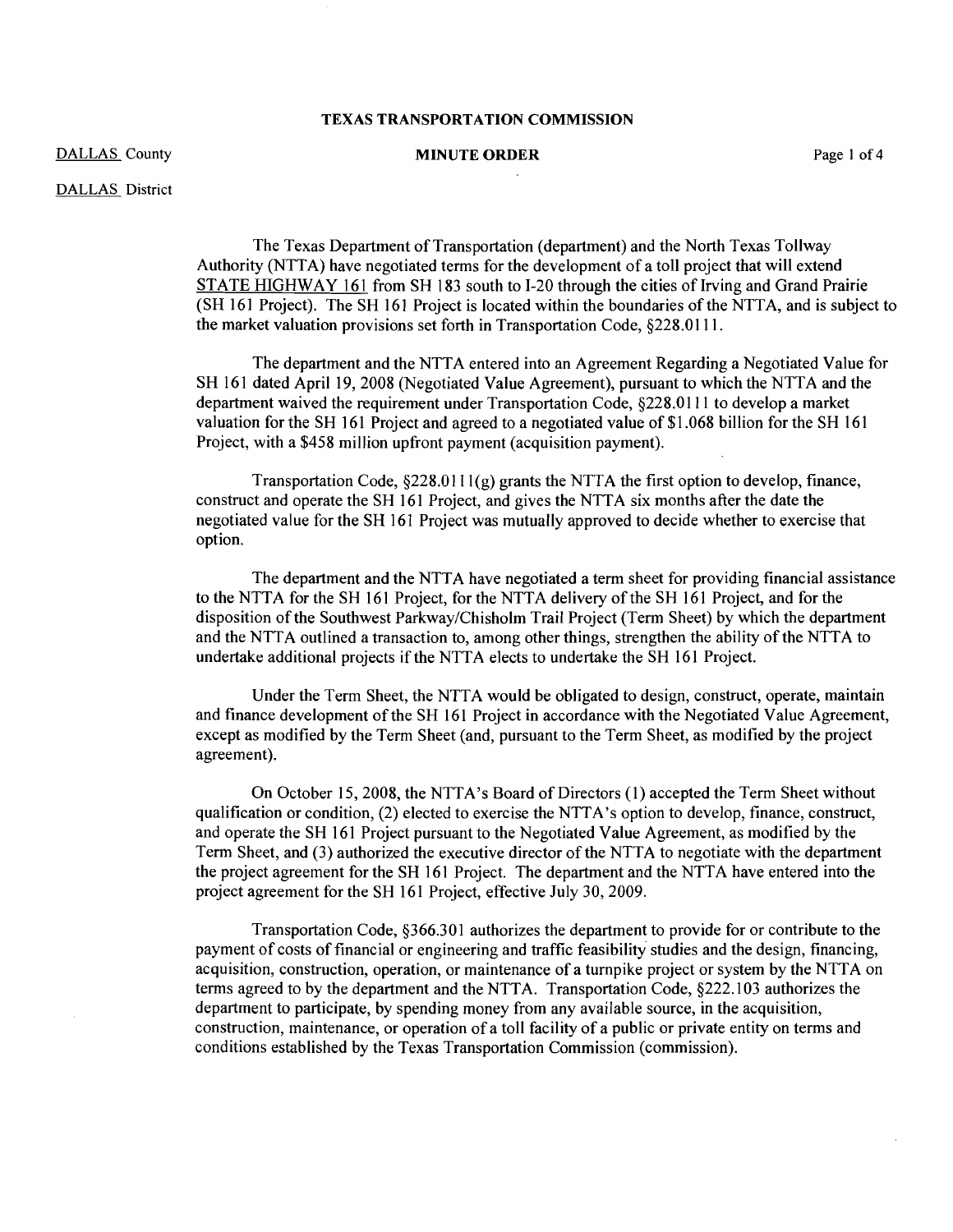DALLAS County

#### MINUTE ORDER Page 2 of 4

DALLAS District

In Minute Order 112141, dated February 24, 2010, the commission, pursuant to the Term Sheet and the requirements of Transportation Code, §222.103 and Title 43, Texas Administrative Code, §27.50-27.58, and as authorized by Transportation Code, §222.1 03 and §366.30 1, granted final approval of a toll equity loan in an aggregate amount in nominal dollars not to exceed \$4,093,677,822 not to exceed the facility costs associated with the SH 161 Project over 52 years, and including a commercially reasonable contingency for design and construction cost overruns, eligible to be paid from the state highway fund under applicable law.

Minute Order 112141 also authorized the executive director of the department to enter into a Toll Equity Loan Agreement relating to the SH 161 Project with the NTTA. The Toll Equity Loan Agreement provides for the establishment of a toll equity loan commitment to provide support for the NTTA's efforts to develop, construct, operate and maintain the SH 161 Project upon fulfillment of the applicable conditions precedent set forth in the agreement.

The NTTA intends to enter into a Special Project System Trust Agreement (SPS Trust Agreement) pursuant to which the NTTA will issue debt obligations in order to raise financing for a portion of the development and construction of the SH 161 Project. Pursuant to the SPS Trust Agreement, among other things, the NTTA has assigned to the Trustee for the benefit and security of all owners ofthe debt obligations, all of the NTTA's right, title and interest in, to and under the Trust Estate, including but not limited to the Toll Equity Loan Agreement.

Pursuant to Transportation Code, §222.103 and Transportation Code, §366.301, the department is only authorized to loan money to the NTTA for the acquisition, construction, maintenance, or operation of an NTTA toll facility. Under Minute Order 112141, the toll equity loan is being made to payor reimburse costs eligible to be paid from the state highway fund under applicable law, and which may only include costs for (l) design and construction, (2) operations and maintenance, (3) major maintenance, (4) capital expenditures, and (5) the acquisition payment.

Through the assignment by the NTTA of its right, title and interest in, to and under the Toll Equity Loan Agreement, and pursuant to and under the conditions set out in the Toll Equity Loan Agreement and the SPS Trust Agreement, including limiting the total amount of advances to the aggregate amount of eligible costs, the Trustee may submit a request for an advance under the toll equity loan commitment to be made to the NTTA, in amounts sufficient to make payments to bondholders and the U.S. Department of Transportation (US DOT) (as well as to cover pre-defined project costs), in the event that revenue of the SH 161 Project and money in certain reserve and other funds established under the SPS Trust Agreement is insufficient for that purpose.

In reliance on the support for the SH 161 Project provided by the department pursuant to the Toll Equity Loan Agreement and upon the assignment by the NTTA ofthe Toll Equity Loan Agreement pursuant to the SPS Trust Agreement, US DOT desires to make available to the NTTA a loan pursuant to the Transportation Infrastructure Finance and Innovation Act (TlFIA Loan) for the purpose offinancing certain costs in connection with the construction and development ofthe SH 161 Project.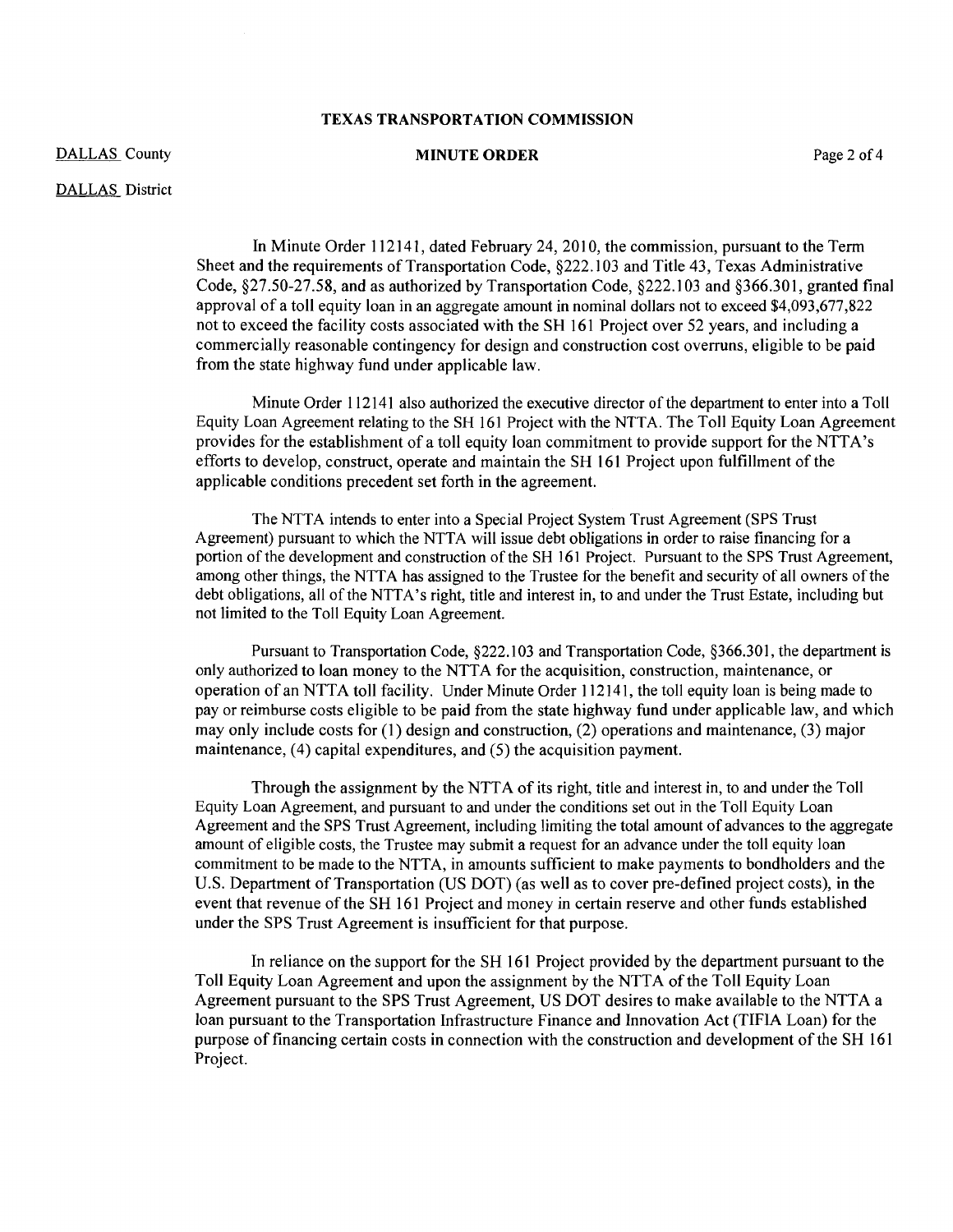DALLAS County

MINUTE ORDER Page 3 of 4

DALLAS District

It is a condition to the consummation of the TIFIA Loan that that the department and the NTTA enter into an agreement with the Trustee to provide certain assurances and agreements in connection with the Toll Equity Loan Agreement, including the department's consent to the pledge and assignment to the Trustee of all of the NTTA's right, title and interest in, to and under the Toll Equity Loan Agreement, and that as a result of the pledge and assignment, the Trustee shall have the right to enforce directly against the department the obligations of the department under the Toll Equity Loan Agreement (Direct Agreement).

In Minute Order 112436, dated September 30,2010, the commission, in addition to authorizing other agreements in connection with the NTTA's financing of the SH 161 Project, authorized the executive director of the department to enter into the Direct Agreement with the NITA and the Trustee under the SPS Trust Agreement in the form of Direct Agreement available to the department as of September 30,2010.

Since that date, US DOT determined that it should be an additional party to the Direct Agreement and that the Direct Agreement be amended to set forth additional provisions beneficial to the interest of US DOT. As negotiated, the Direct Agreement in the form attached as Exhibit A includes intercreditor provisions governing the respective rights ofUS DOT under the TIFIA Loan and the department under the Toll Equity Loan Agreement; certain agreements and waivers from the department related to the department's administration of the Toll Equity Loan Agreement and its exercise of rights and remedies against NTTA pursuant to the Toll Equity Loan Agreement; and certain consent and approval rights of US DOT in connection with changes to the NTTA plan of finance and the Toll Equity Loan Agreement; and the right of US DOT to direct the Trustee in connection with any occurrence or termination of a "Third Tier Subordination Event" limiting the department's rights under the SPS Trust Agreement and the Toll Equity Loan Agreement.

In addition, certain additional provisions were incorporated in the Toll Equity Loan Agreement, in the form attached as Exhibit B, including indemnification of the department by the NTTA, which additional provisions make reference to rights of US DOT under the Direct Agreement.

Development of the SH 161 Project is a crucial element in responding to considerable population increases and associated development that has resulted in traffic increases that have created significant congestion in the SH 161 area and across the region. The SH 161 Project is designed to improve the transportation network and level of service in the SH 161 area and region, particularly by serving as a reliever route to SH 360.

The successful funding of the SH 161 Project will benefit the state and the traveling public and improve the efficiency of the state's transportation system by providing for the timely completion ofthe SH 161 Project, which will enhance mobility and operational efficiency, decrease congestion, increase safety, increase economic development opportunities, decrease travel time, decrease air pollution, and enhance quality of life in the SH 161 corridor. Without the department's assistance, the timeline to complete the SH 161 Project and realize those benefits could be delayed.